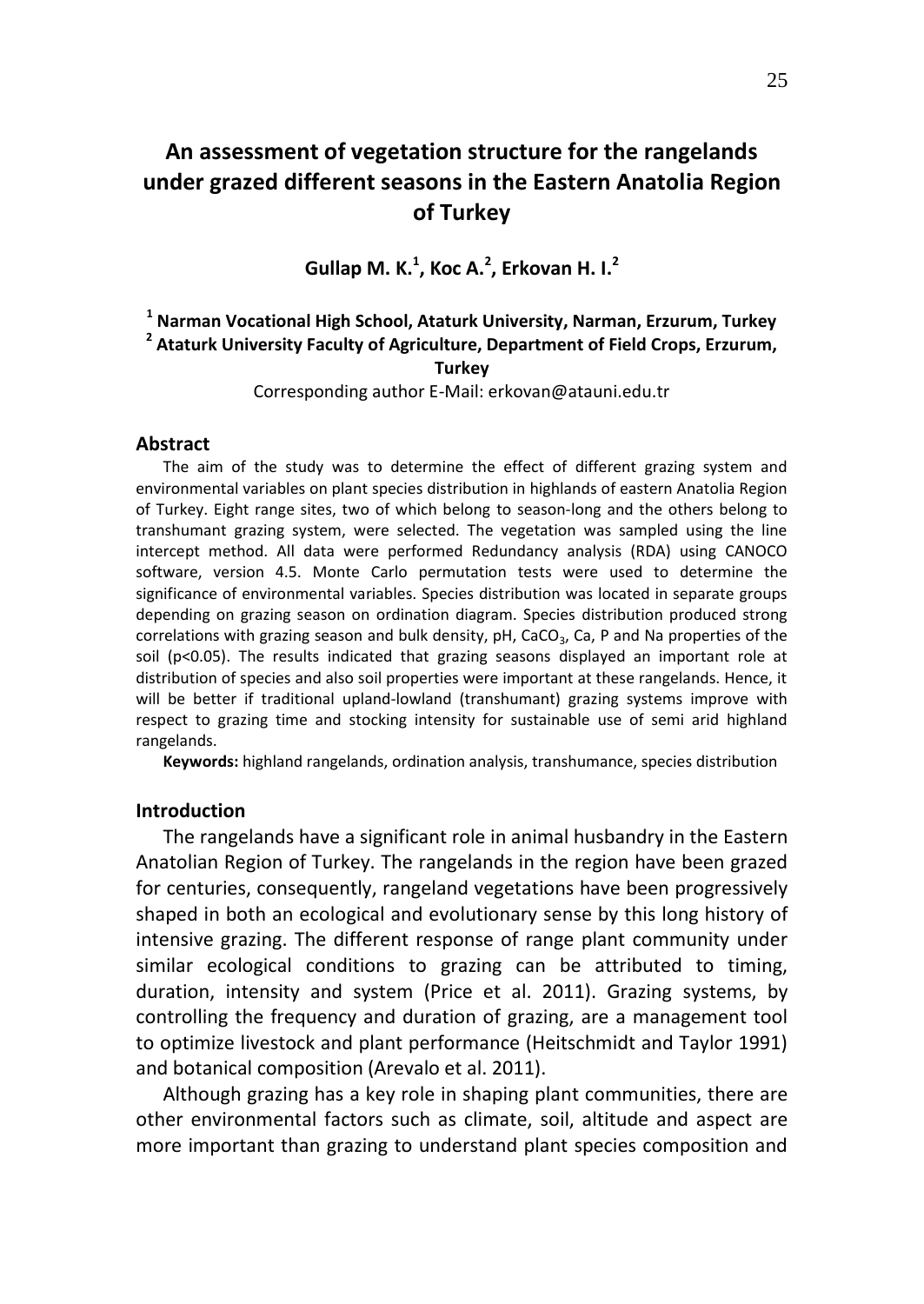spatial distribution in rangelands (Vermeire et al. 2008, Arevalo et al. 2011). Therefore, grazing can not be evaluated alone as it is one important element shaping plant community as well as other factors.

Understanding the effect of environmental variables such as herbivory, soil, altitude and aspect on vegetation pattern may contribute to apply these findings in management, development and improvement practices. The objective of this study was to determine the role of different grazing system and environmental variables on distribution of plant species on natural rangelands in semi-arid highlands.

## **Materials and Methods**

The study was conducted in 2007 and 2008 at the Kargapazari Mountain in Erzurum, the eastern Anatolia Region of Turkey. Eight range sites, where two different grazing systems, two of them belong to season-long grazing system and the others belong to transhumant grazing system, have been applied traditionally, were selected in the experimental area. The sites can be summarized as follow: (1) Season-long grazed sites; these sites (40 $^{\circ}$  18 $^{\prime}$  N and 41<sup>°</sup> 19' E, altitude of 2350 m and 40<sup>°</sup> 16' N and 41<sup>°</sup> 23' E, altitude of 2200 m) are grazed from the beginning of spring to the end of autumn. (2) Spring and autumn grazed sites; these sites (40 $^{\circ}$  23' N and 41 $^{\circ}$  25' E, altitude of 1950 m and 40 $^{\circ}$  25' N and 41 $^{\circ}$  21' E, altitude of 2000 m) are grazed firstly from the beginning of spring to the middle of June and from the middle of the September to the late of November (lowland part of transhumant). (3) Summer grazed sites; these sites (40 $^{\circ}$  21' N and 41 $^{\circ}$  24' E, altitude of 2150 m and 40 $^{\circ}$  26' N and 41 $^{\circ}$  20' E, altitude of 2450 m) are grazed from the middle of June to the middle of the September (upland, yayla (Turkish), of transhumant) and (4) Winter grazed sites; these sites (40 $^{\circ}$  18<sup>'</sup> N and 41 $^{\circ}$  21<sup>'</sup> E, altitude of 1900 m and 40 $^{\circ}$  20' N and 41 $^{\circ}$  19' E, altitude of 2400 m) are grazed initially in the first half part of growing season and closed to grazing until winter and re-opened to grazing at the beginning of the winter and continues up to snow cover on the ground (winter range of transhumant). Winter range sites are located on the south aspect of the mountain, and grazed mainly by sheep flock, whereas the other areas are grazed by sheep and cattle herds.

The study area is characterized with harsh climatic condition with long and extremely cold winter and cool, short and dry summer. The long-term average annual temperature is  $5.7^{\circ}$ C, average total annual precipitation is 450 mm and it is generally fall from autumn to the late spring. Soil analysis performed according to Soil Survey Laboratory Staff (1992) procedures revealed that the sites soils textures changed loam, clay-loam, or sandy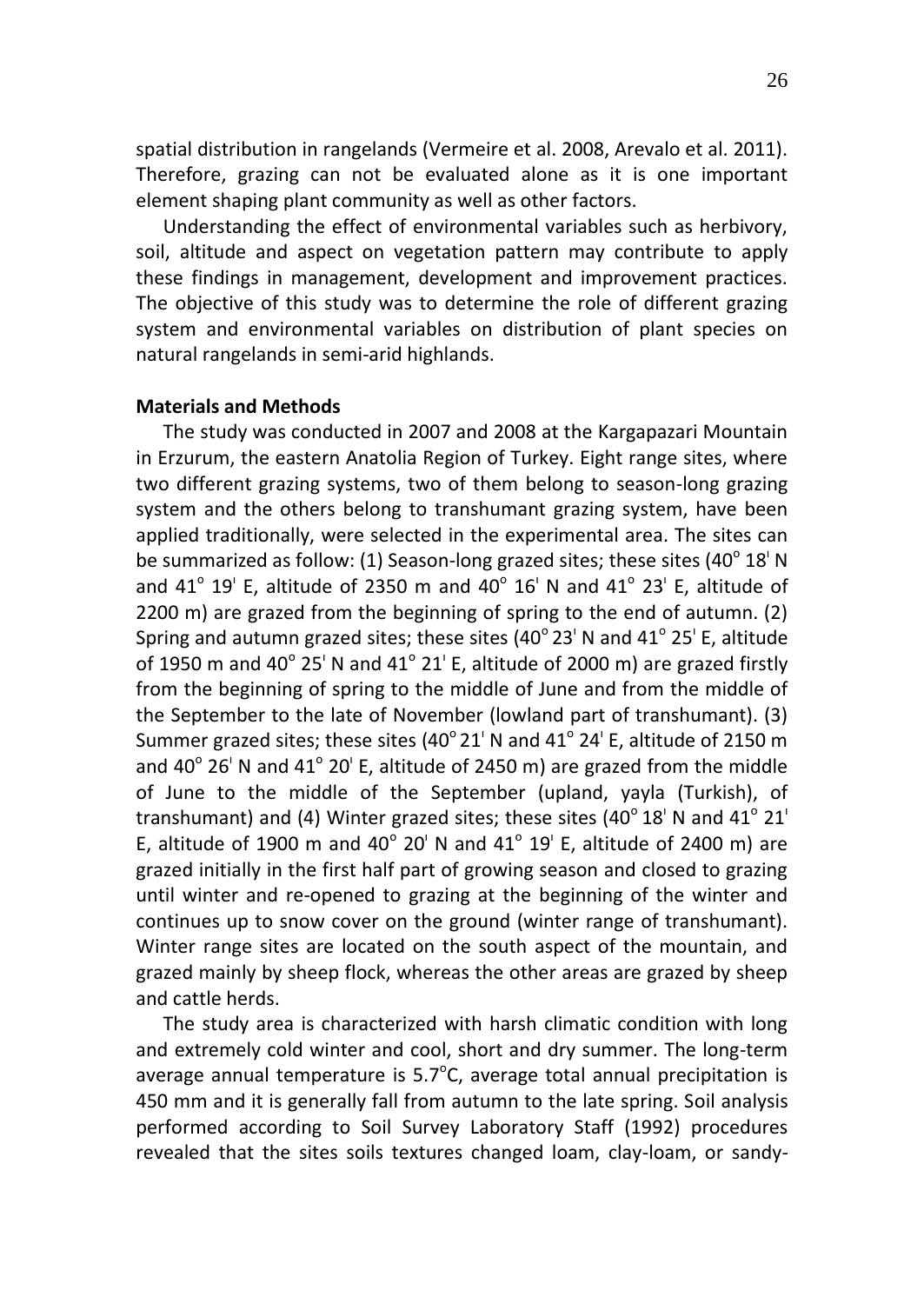loam among the sites, organic matter content ranged from 0.9 to 6.7 %, pH ranged from 5.73 to 7.91. The soils of all sites were poor in lime and phosphorus but rich in potassium.

Vegetation survey of range sites were carried out when common plants reached flowering stage in the both years using the line intercept method developed by Canfield (1941). Measurements were performed using 8-line intercept transects (for 10 m interval over a fixed 80 m long transect) based on the basal area in each site.

The relationships between vegetation and environmental variables (soil properties, altitude and grazing system) were analyzed by ordination techniques. Redundancy analysis (RDA) was used to examine the relationships of floristic composition to the measured environmental variables at different sites (Leps and Smilauer 2003). Species data were transformed because the data contained many zeros using the transformation  $\ln$  (10 x X + 1), where X= species number in species score (ter Braak and Smilauer 2002). Automatical selection was used to determine the variance explained by individual variables. Monte Carlo permutation tests were used to test the significance of each variable. The relationships between plant distribution and environmental factors were performed using the CANOCO 4.5 software (ter Braak and Smilauer, 1998).

### **Results**

The relationships between plant species distribution and environmental variables were presented in RDA ordination diagram (Figure 1). The Monte Carlo permutation test indicated that all canonical axes were significant (p<0.05). The plant species distribution showed clear differences on the ordination diagrams depending on grazing system application. Season-long grazed sites placed in the right site of ordination diagram and soil P, Na and bulk density significantly affected species distribution on these sites (p<0.05). Winter grazed sites were placed on the right side of the ordination diagram and there were not any relation between soil properties and species distribution on these sites (Figure 1). Summer grazed sites were placed on the left side of ordination diagram and there was significantly relation between species distribution and some soil properties such as pH, CaCO<sub>3</sub>, Ca on these sites ( $p$ <0.05). COVA, CAST, SCAN and ASLA were common and characteristic species of the rangeland sites under seasonlong grazing system while FEOV, THMI and KOCR were common in the rangeland sites under winter grazing system. ASMA, SASP and FSP were common plants in the rangeland sites under summer grazing system but annual species such as BRTE and XEAN were common in the rangeland sites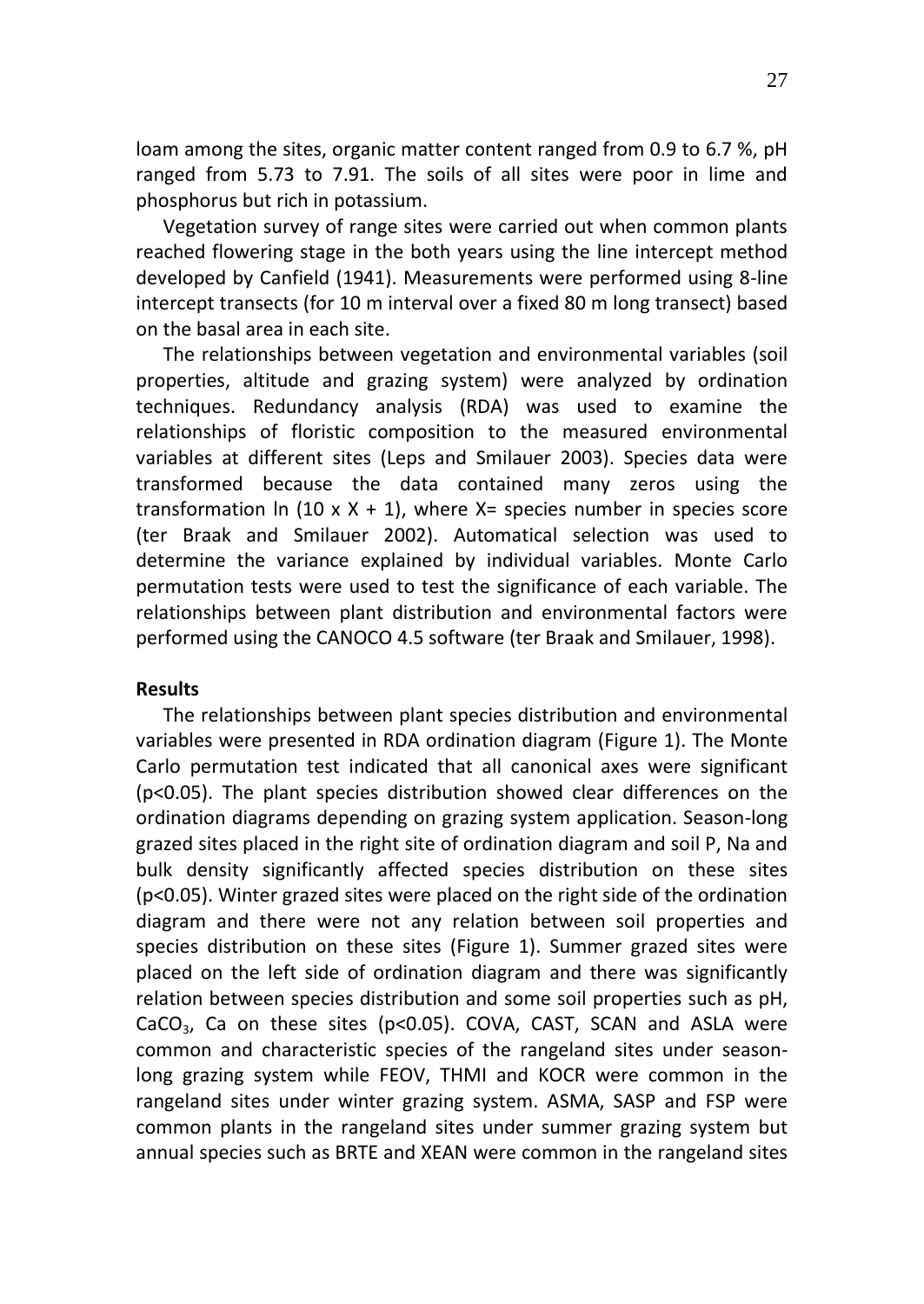under spring-autumn grazing system. In general, undesired species were more common in the rangeland sites under season long grazing system that of the other.



**Figure 1** RDA ordination diagram rangeland vegetation composition with environmental variables.

**Key to abbreviations:** AGCR *Agropyron cristatum*; AGIN *Agropyron intermedium*; AGSP *Agropyron* sp.; AGTR *Agropyron trichophorium*; AGLA *Agrostis lazica*; ALTE *Alopecurus tectilis*; ANIS *Andropogon ischaemum*; BRDA *Bromus danthonia*; BRER *Bromus erectus*; BRJA *Bromus japonicus*; BRSP *Bromus* sp; BRTO *Bromus tomentollus*; BRTE *Bromus tectorum*; CAPA *Catabrollesa parviflora*; DAGL *Dactylis glomerata*; FEOV *Festuca ovina*; FEPR *Festuca prantensis*; FESP *Festuca* sp.; FEWO *Festuca woronowii*; KOCR *Koeleria cristata*; PHAL *Phleum alpinum*; PHMO *Phleum montana*; POAL *Poa alpina*; POBU *Poa bulbosa*; STLA *Stipa lagascea*; ASER *Astragalus ericophalus*; ASLI *Astragalus lineatus*; ASSP *Astragalus* sp.; COOR *Coronilla orientalis*; COVA *Coronilla varia*; LOCO *Lotus cornuculatus*; MEFA *Medicago falcata*; MELU *Medicago lupilina*; MEPA *Medicago papillosa*; MESP *Medicago* sp.; MEVA *Medicago varia*; MEOF *Melilotus officinalis*; ONSP *Onobrychis* sp. TRAR *Trifolium arvense*; TRHI *Trifolium hirtum*; TRMO *Trifolium montanum*; TRSP *Trifolium* sp.; TISP *Trigonella* sp.; VICR *Vicia cracca*; VIVI *Vicia villosa*; ACCA *Acantholimon caryophyllaceum*; ACBI *Achilla biebersteini*i; ACMI *Achilla millefolium*; ALRO *Allium rotundum*; ALDE *Alyssum desertorum*; ALSP *Alysum* sp.; ANAL *Anemone albana*; ANCR *Antemis cretica*; ANVU *Anthllis vulneraria*; ARCA *Arabis caucasica*; ARGR *Arenaria grandiflora*; ARCH *Artemisia chomaemiellifolia*; ARSP *Artemisia spicigera*; ASLA *Asperula laxiflora*; ASMA *Astrantia maxima*; ASAL *Aster alpinus*; BAFA *Bapleurum falcatum*; CAST *Campanula stevenii*; CANU *Carduus nutans*; CASP *Carex* sp.; CACA *Carum carvi*; CESE *Centaurea sessilis*; CEPU *Centaurea pulcherrima*; CEVI *Centaurea virgata*;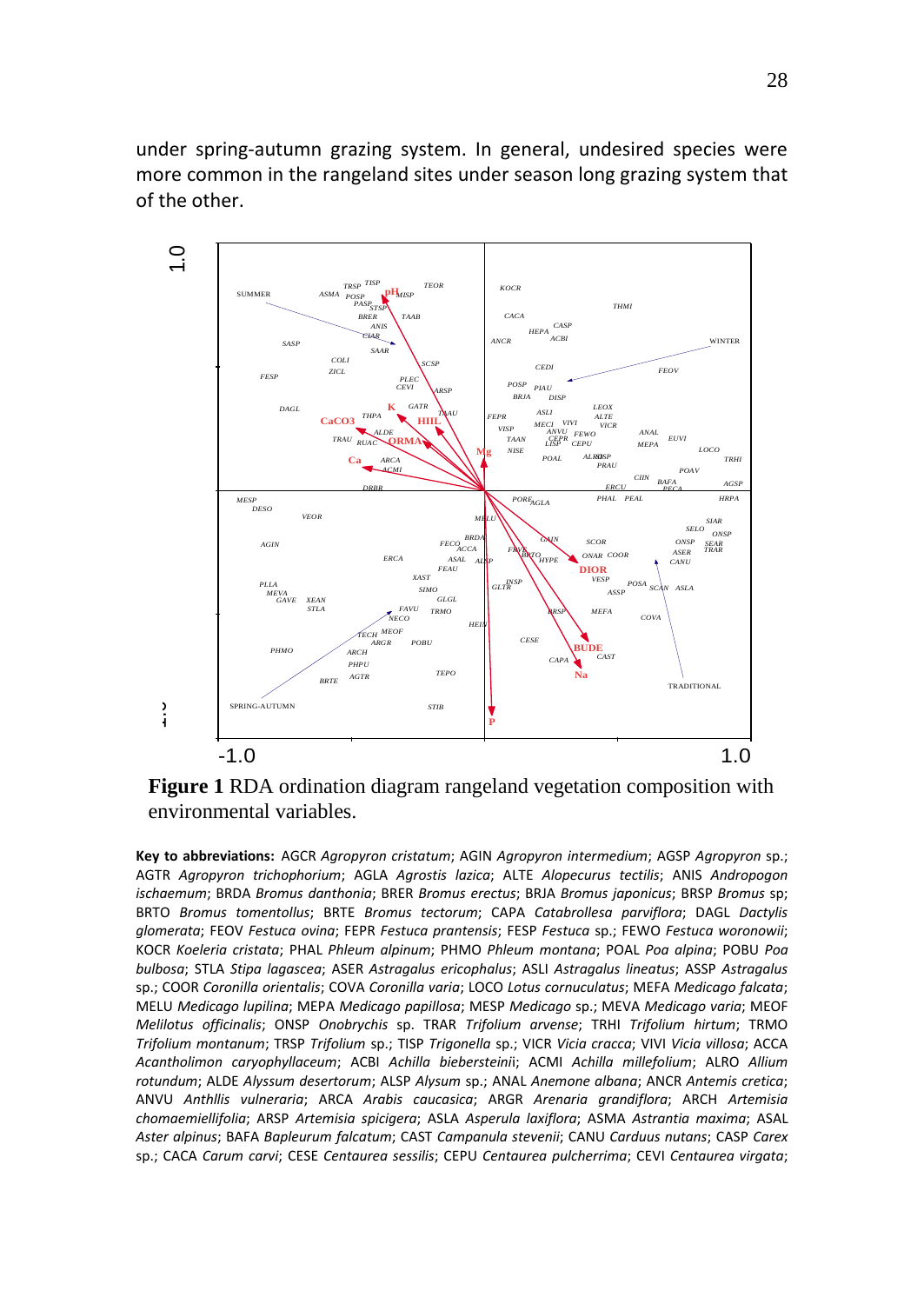CEPR *Cephalaria procera*; CEDI *Cerastium dichotomum*; CIIN *Cichorium intybus*; CIAR *Circium arvense*; COLI *Convolvulus lineatus*; DESO *Descurania sophia*; DISP *Diantus* sp.; DRBR *Draba brunifolia*; ERCU *Erysimum cuspidatum*; ERCA *Eryngium campestre*; EUVİ *Euphorbia virgata*; FAVU *Falcaria vulgaris*; FECO *Ferula communis*; FEAU *Ferulago aucheri*; FRVE *Fragaria vesca*; GAIN *Galium incarnatum*; GAVE *Galium verum*; GATR *Galium tricarnatum*; GLTR *Globularia trichosantha*; GLGL *Glycyrrhiza glabra*; HEPA *Helichyrsum pallasii*; HEPA *Heracleum pastinacifolium*; HEIN *Herniaria incana*; HYPE *Hypericum perfaratum*; INSP *Inula* sp.; LEOX *Leontodon oxylepis*; LISP *Linum* sp.; MECI *Melica ciliata*; MISP *Minuartia* sp; NECO *Nepeta concolor*; NISE *Nigella segetalis*; ONAR *Onosma armenum*; PASP *Papaver* sp.; PECA *Pedicularis caucasica*; *PEAL Petrorhagia alpina;* PHPU *Phlomis pungen*; PIAU *Pimpinella aurea*; PLLA *Plantago lanceolata*; PLEC *Plosella echioides*; POAV *Polygonum aviculare*; POSP *Poligonum* sp; PORE *Potentilla recta*; POSP *Potentilla* sp.; POSA *Poterium sanguisorba*; PRAU *Primula auriculata*; RUAC *Rumex acetosella*; SAAR *Salvia argentea*; SASP *Salvia* sp.; SCAN *Scleranthus annuus*; SCSP *Scobiosa* sp.; SCOR *Scutelleria orientalis*; SEAR *Sempervivum armenum*; SELO *Senecio lorentii*; SIMO *Sideritis montana*; SISP *Silene spergulifolia*; SIAR *Sinapis arvensis*; STSP *Stachys* sp.; STIB *Stachys iberica*; TAAB *Tanacetum abrotanifolium*; TAAU *Tanacetum aucheranum*; TAAN *Taraxacum androssovii*; TECH *Teucrium chamaedrys*; TEOR *Teucrium orientale*; TEPO *Teucrium polium*; THMI *Thalictum minus*; THPA *Thymus parviflorus*; TRAU *Tragopogon aureus*; VESP *Verbascum* sp; VEOR *Veronica orientalis*; XAST *Xanthium strumarium*; XEAN *Xeranthemum annuum*; ZICL *Ziziphora clinopoioides*

#### **Discussion**

The results revealed that grazing system and some soil properties affected spatial distribution of plant species at different scale. Plant species distribution showed distinct differences on ordination diagram depending on grazing system application. Grazing plays a key role in shaping plant distribution together the environmental factors (Li et al. 2009, Price et al. 2011). In addition to the differences in soil properties and the other environmental factors, the differences in grazing time and intensity existing from grazing system may contribute to differences in species distribution among the sites. The increases in undesired plant species abundance in season-long grazed sites most probably stemmed from adverse effect of continuous grazing during the active growing season. As it is well known, uncontrolled continuous grazing has seriously detrimental effect on desired range plants (Price et al. 2011).

Soil nutrients and some physical characteristics have significantly role on species distribution on the rangelands in semi-arid ecosystems (He et al. 2007, Zuo et al. 2012). While Na content and soil bulk density were positively related with CAPA, pH was related with ASMA, TRSP, TISP, POSP, PASP, MISP and STSP. Similar results also reported the other studies conducted on different places on the world (Jafari et al. 2004, Rinella and Hileman 2008, Price et al. 2011).

In addition to investigated environmental variables, the other environmental variables such as altitude, slope, aspect etc. have absolutely considerable effect on plant distribution (Vermeire et al. 2008; He et al.